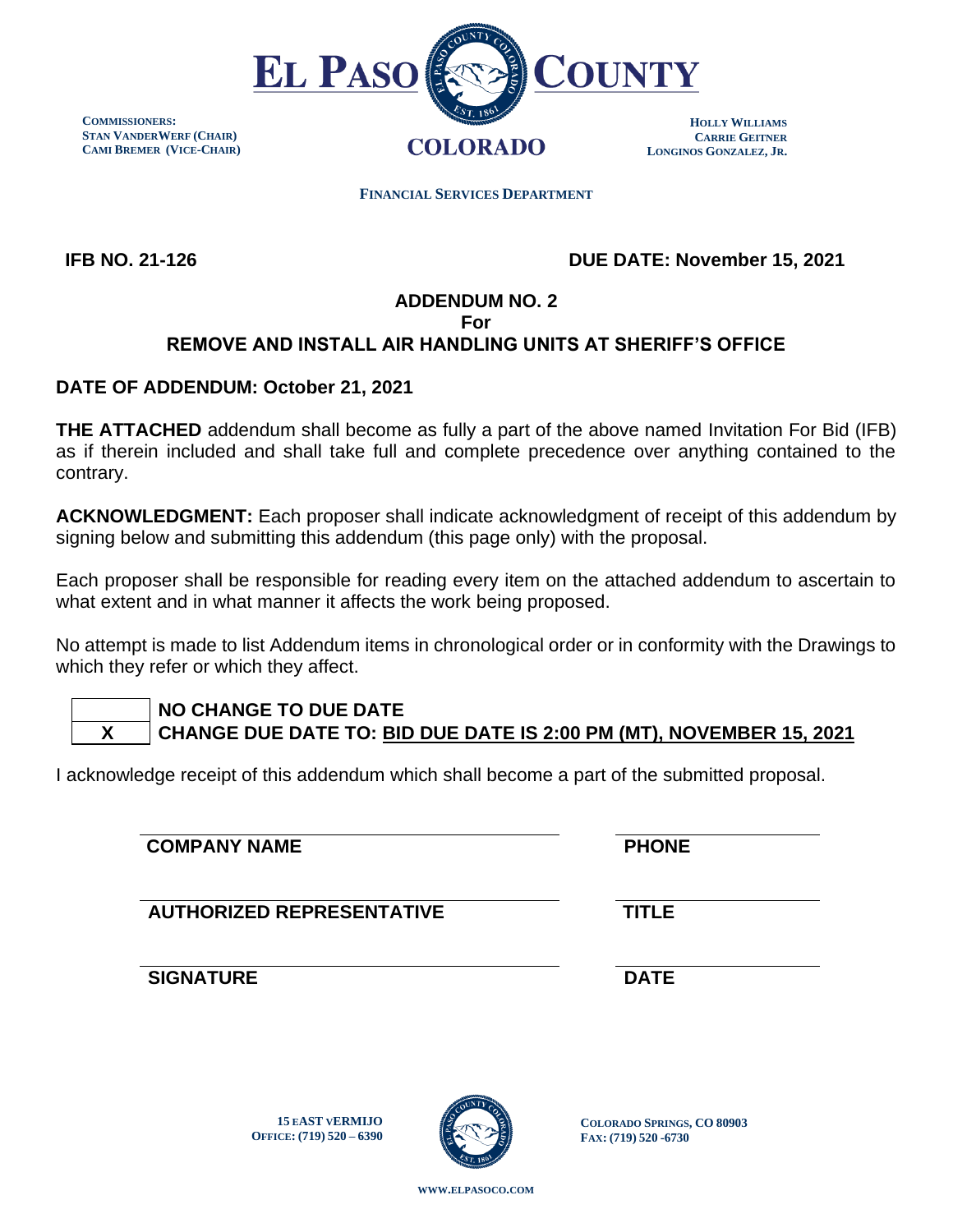IFB No. 21-126 REMOVE AND INSTALL AIR HANDLING UNITS AT SHERIFF'S OFFICE Addendum No. 2 Page 2

The following is hereby made a part of this solicitation.

### **I. PRE-BID SITE VISIT**

- **1.** An additional pre-bid site visit shall be held at **3:00 PM (MT), Thursday, October 28, 2021** at the El Paso County Sheriff's Office located at 27 E. Vermijo, Colorado Springs, CO 80903. When attending the pre-bid site visit, please bring your business card.
- **2.** Questions related to this site visit shall be directed to Mark Means, Procurement Specialist, Contracts & Procurement Division, e-mail: [markmeans@elpasoco.com.](mailto:markmeans@elpasoco.com) All technical questions must be submitted by **no later than 2:00 PM (MT)**, **Tuesday, November 2, 2021** via Rocky Mountain E-Purchasing System at [www.bidnetdirect.com](http://www.bidnetdirect.com/)**.**

### **II. BID OPENING**

The call-in information for the IFB 21-126 Bid-Opening has changed to the following:

Instructions (Participant-guest) login:

- 1. Dial access number: **1-720-279-0026**
- 2. Enter the participant-guest pass code: 514880#

#### **III. VENDOR QUESTIONS/CLARIFICATIONS:**

1. Per E-602 May the 60amp Disconnect be reduced to a 40 amp Disconnect with 40amp fuses as Clearance problems Exist in each Mech. Room?

Yes, we use 60A because they are standard, if 40A disconnects are available they are acceptable to be used in place of 60A disconnects.

2. No New 3 pole 40amp Contactor is shown between the New Disconnect and the AHU VFD. Controls will be taken directly to VFD by others. No 120v ckt or conduit run is planned for a contactor.

Correct, controls are by other and is not shown on this set of plans.

3. Request for Facilities to Power Off " MDP" as to bring large (4 Total) # 3/0 200amp rated wire through Top of Gear to designated bucket and Land. Install 3/0 Lug for Neutral Wire and #6 Ground wire on Main Ground Bar.

Yes, EPC Facilities will power-off MDP.

4. Will EPC take care of temporary heating/cooling if any is required while one side of the builds AHU will be shut down?

Yes**.**

5. Will EPC cover the warranty and start-up of the owner supplied units?

Yes.

6. If one of the concrete louvers happen to break what will be expected to happen since replacement are not available?

EPC will replace any broken louvers.